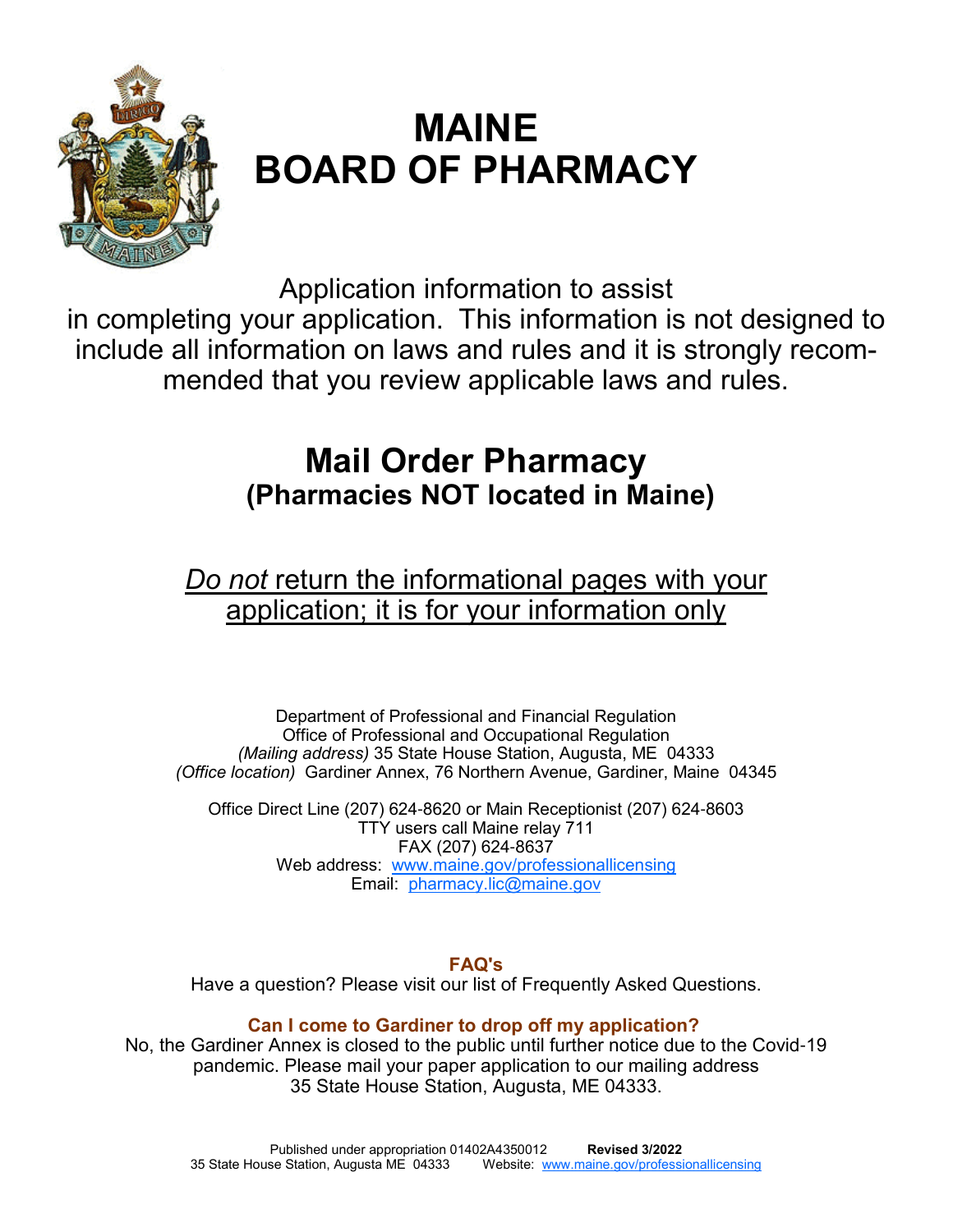#### **INFORMATIONAL**

- $\checkmark$  Receipt of your application does not constitute entitlement to begin to ship into Maine. While applications are logged in as 'pending' this does not mean a license has been issued. You must hold an active license in order to begin shipping into Maine. Processing time depends greatly on the completeness of your application.
- Your application has greater chance of being processed expeditiously if it is complete and all supporting documents are attached. Action on this application is posted to the web in real time. Please visit our website if you wish to monitor progress. If the status appears as Pending, this means that your application was received by this office and it is pending or under review. Once reviewed and if everything about your application is complete and complies with requirements, the license will be issued and the status will show as ACTIVE. If incomplete and a letter is being sent to you, the letter will be available for you to see online.
- Please refrain from calling our office to "check" on your application as these calls only serve to slow our ability to review and process applications. Information regarding the status of applications may be found at the Office of Professional and Occupational Regulation's website www.maine.gov/professionallicensing. We appreciate your thoughtful attention to this request.
- $\checkmark$  Once your license is issued it is immediately visible online with an "active" status. Licenses are printed off site and require at least 14 business days for delivery.
- $\checkmark$  If there is an urgent need to contact us, please be advised that we will only discuss your application with the contact person named in the application to avoid miscommunications. This is done not only for your protection, but to also avoid any complications with too many hands involved, which generally leads to miscommunication or misunderstandings. Our goal is to streamline your process, not complicate it.
- $\checkmark$  Incomplete applications or documents that have been modified or altered in any way, including use of a white out substance, will not be accepted and will be returned.
- $\checkmark$  Pursuant to 32 MRS § 13752 (2)(C) the pharmacist in charge that is "the" named pharmacist in charge for a mail order pharmacy must be the same pharmacist in charge named for the Mail Order Pharmacy license in the state that the pharmacy is physically located.

## **LAW AND BOARD RULE REFERENCE**

Information contained in this application is not a substitute for carefully reviewing applicable laws and rules. You may obtain a copy of the laws and board rules online at www.maine.gov/ professionallicensing—Click on "list of licensed professionals", click on "Pharmacy" under "Board of Pharmacy Home" click on "Laws & Rules"

Notwithstanding, please pay particular attention to the following:

- 32 MRSA Chapter 117, Subchapter 5
- Board Rules, Chapter 11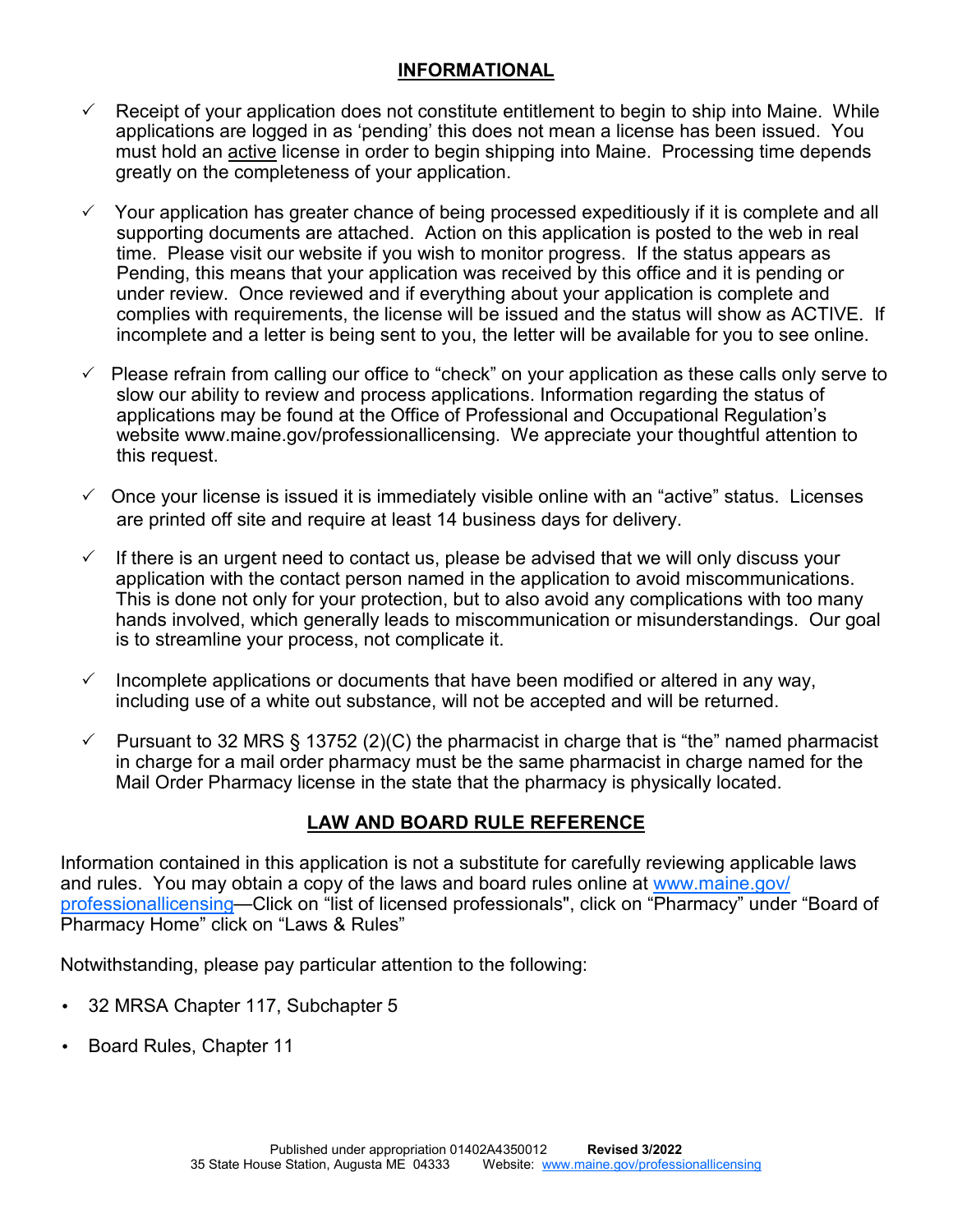

## **STATE OF MAINE DEPARTMENT OF PROFESSIONAL AND FINANCIAL REGULATION OFFICE OF PROFESSIONAL AND OCCUPATIONAL REGULATION COMPANY APPLICATION**

|                                                                                                                                                                                                                                                                                                                                                                                                                                                                                                                                        | APPLICANT INFORMATION (please print)                                         |                                       |                       |                                                                                        |
|----------------------------------------------------------------------------------------------------------------------------------------------------------------------------------------------------------------------------------------------------------------------------------------------------------------------------------------------------------------------------------------------------------------------------------------------------------------------------------------------------------------------------------------|------------------------------------------------------------------------------|---------------------------------------|-----------------------|----------------------------------------------------------------------------------------|
| NAME OF MAIL ORDER PHARMACY                                                                                                                                                                                                                                                                                                                                                                                                                                                                                                            |                                                                              |                                       |                       |                                                                                        |
| FEIN OR SSN                                                                                                                                                                                                                                                                                                                                                                                                                                                                                                                            |                                                                              |                                       |                       |                                                                                        |
| PHYSICAL LOCATION OF THE MAIL ORDER PHARMACY                                                                                                                                                                                                                                                                                                                                                                                                                                                                                           |                                                                              |                                       |                       |                                                                                        |
| <b>CITY</b>                                                                                                                                                                                                                                                                                                                                                                                                                                                                                                                            | <b>STATE</b>                                                                 | <b>ZIP</b>                            | <b>COUNTY</b>         |                                                                                        |
| <b>MAILING ADDRESS</b>                                                                                                                                                                                                                                                                                                                                                                                                                                                                                                                 |                                                                              |                                       |                       |                                                                                        |
| <b>CITY</b>                                                                                                                                                                                                                                                                                                                                                                                                                                                                                                                            | <b>STATE</b>                                                                 | <b>ZIP</b>                            | <b>COUNTY</b>         |                                                                                        |
| PHONE # (                                                                                                                                                                                                                                                                                                                                                                                                                                                                                                                              |                                                                              | $FAX#$ (                              |                       |                                                                                        |
| PERSON RESPONSIBLE FOR COMPLETING AND SUBMITTING APPLICATION<br>(must be an owner or officer of the entity)                                                                                                                                                                                                                                                                                                                                                                                                                            |                                                                              |                                       |                       |                                                                                        |
| By my signature, I hereby certify that the information provided on this application is true and accurate to the best of my knowledge and<br>belief. By submitting this application, I affirm that the Office of Professional and Occupational Regulation will rely upon this information for<br>issuance of my license and that this information is truthful and factual. I also understand that sanctions may be imposed including denial,<br>fines, suspension or revocation of my license if this information is found to be false. |                                                                              |                                       |                       |                                                                                        |
| <b>SIGNATURE</b>                                                                                                                                                                                                                                                                                                                                                                                                                                                                                                                       |                                                                              | <b>DATE</b>                           |                       |                                                                                        |
|                                                                                                                                                                                                                                                                                                                                                                                                                                                                                                                                        | (Pharmacies NOT located in Maine)<br>Required Fee: \$200.00 (Non Refundable) | <b>Mail Order Pharmacy</b>            |                       |                                                                                        |
|                                                                                                                                                                                                                                                                                                                                                                                                                                                                                                                                        |                                                                              | Office Use Only:<br>MO1421 - \$200.00 |                       | Office Use Only:<br>Check $#$<br>Amount:<br>Lic. $#$<br><b>Issue Date</b><br>Exp. Date |
| Make checks payable to "Maine State Treasurer" - If you wish to pay by credit card, fill out the following:                                                                                                                                                                                                                                                                                                                                                                                                                            |                                                                              | <b>PAYMENT OPTIONS:</b>               |                       |                                                                                        |
| NAME OF CARDHOLDER (please print)                                                                                                                                                                                                                                                                                                                                                                                                                                                                                                      | <b>FIRST</b>                                                                 |                                       | <b>MIDDLE INITIAL</b> | LAST                                                                                   |
| MAILING ADDRESS OF CARDHOLDER (please print)                                                                                                                                                                                                                                                                                                                                                                                                                                                                                           |                                                                              |                                       |                       |                                                                                        |
| I authorize the Department of Professional and Financial Regulation, Office of Professional and Occupational Regulation to<br>charge my $\Box$ VISA $\Box$ MASTERCARD $\Box$ DISCOVER $\Box$ AMERICAN EXPRESS The following amount: \$<br>$\Box$ I understand that fees are non-refundable                                                                                                                                                                                                                                             |                                                                              |                                       |                       |                                                                                        |
| Card number:                                                                                                                                                                                                                                                                                                                                                                                                                                                                                                                           |                                                                              | <b>Expiration Date</b>                |                       | $mmI$ yyyy                                                                             |
| <b>SIGNATURE</b>                                                                                                                                                                                                                                                                                                                                                                                                                                                                                                                       |                                                                              | <b>DATE</b>                           |                       |                                                                                        |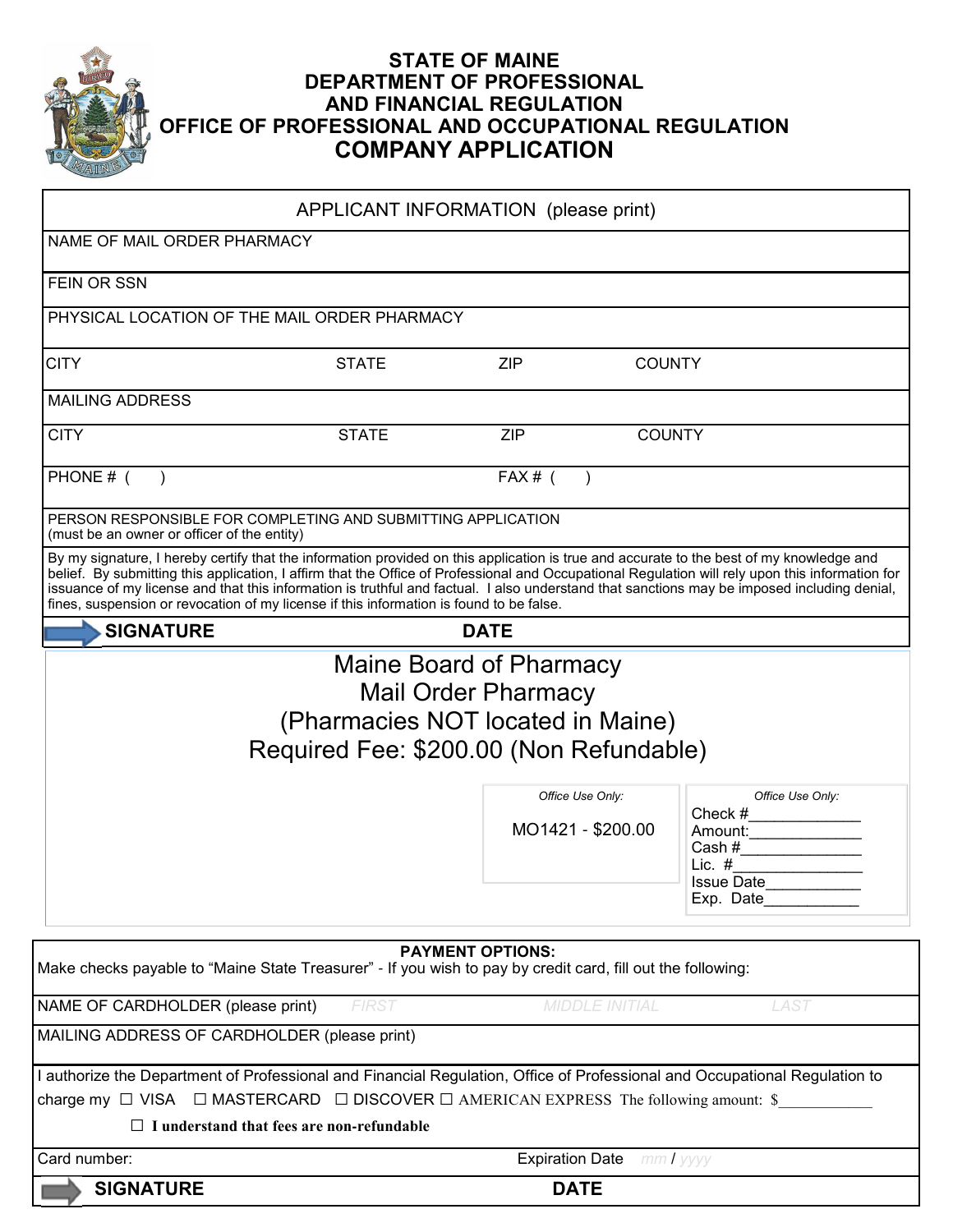# **SECTION 1: TYPE OF APPLICATION**

| $\Box$ Initial Application $\Box$ | □ Change of Ownership<br>$\Box$ Change of Location                                                                                                                                                                                                                           |
|-----------------------------------|------------------------------------------------------------------------------------------------------------------------------------------------------------------------------------------------------------------------------------------------------------------------------|
|                                   | Date of change                                                                                                                                                                                                                                                               |
|                                   | <b>Previous License Number:</b><br>(this license will be terminated upon issuance of new license)                                                                                                                                                                            |
|                                   | Important, please read: Refer to 32 MRSA §13752, Sec. 3. Please note that a<br>license is not transferrable to another owner or a new location and is subject to a<br>new application and licensure before you begin to operate under new ownership or<br>in a new location. |

# **SECTION 2: COMPANY INFORMATION**

| <b>Name of Mail Order Pharmacy</b>                      |                                                                                                                                             |  |  |  |  |
|---------------------------------------------------------|---------------------------------------------------------------------------------------------------------------------------------------------|--|--|--|--|
|                                                         |                                                                                                                                             |  |  |  |  |
| Mail Order Pharmacy Telephone Number                    | Mail Order Pharmacy Fax Number                                                                                                              |  |  |  |  |
|                                                         |                                                                                                                                             |  |  |  |  |
| <b>Toll-Free Telephone Number</b>                       | <b>E-mail Address</b>                                                                                                                       |  |  |  |  |
|                                                         |                                                                                                                                             |  |  |  |  |
| <b>Web Address</b>                                      | <b>DEA # (Required pursuant to Rules, Chapter 11, Section 1</b><br>$(1)(E)$ , if not applicable, you must provide a written state-<br>ment) |  |  |  |  |
|                                                         |                                                                                                                                             |  |  |  |  |
| Trade Names or Business Name of the Mail Order Pharmacy |                                                                                                                                             |  |  |  |  |
|                                                         |                                                                                                                                             |  |  |  |  |

# **SECTION 3: TYPE OF FACILITY**

| Please check all that apply to this mail order pharmacy. This facility is a: |                                |
|------------------------------------------------------------------------------|--------------------------------|
| <b>Retail Chain</b>                                                          | $\Box$ Retail Independent      |
| $\Box$ Nuclear Pharmacy                                                      | $\Box$ Long Term Care Pharmacy |
| $\Box$ Opiate Treatment Program/Center $\Box$ Automated Dispensing           |                                |
| $\Box$ Central Fill Pharmacy                                                 | $\Box$ Central Fill Processing |
| Other:                                                                       | Other:                         |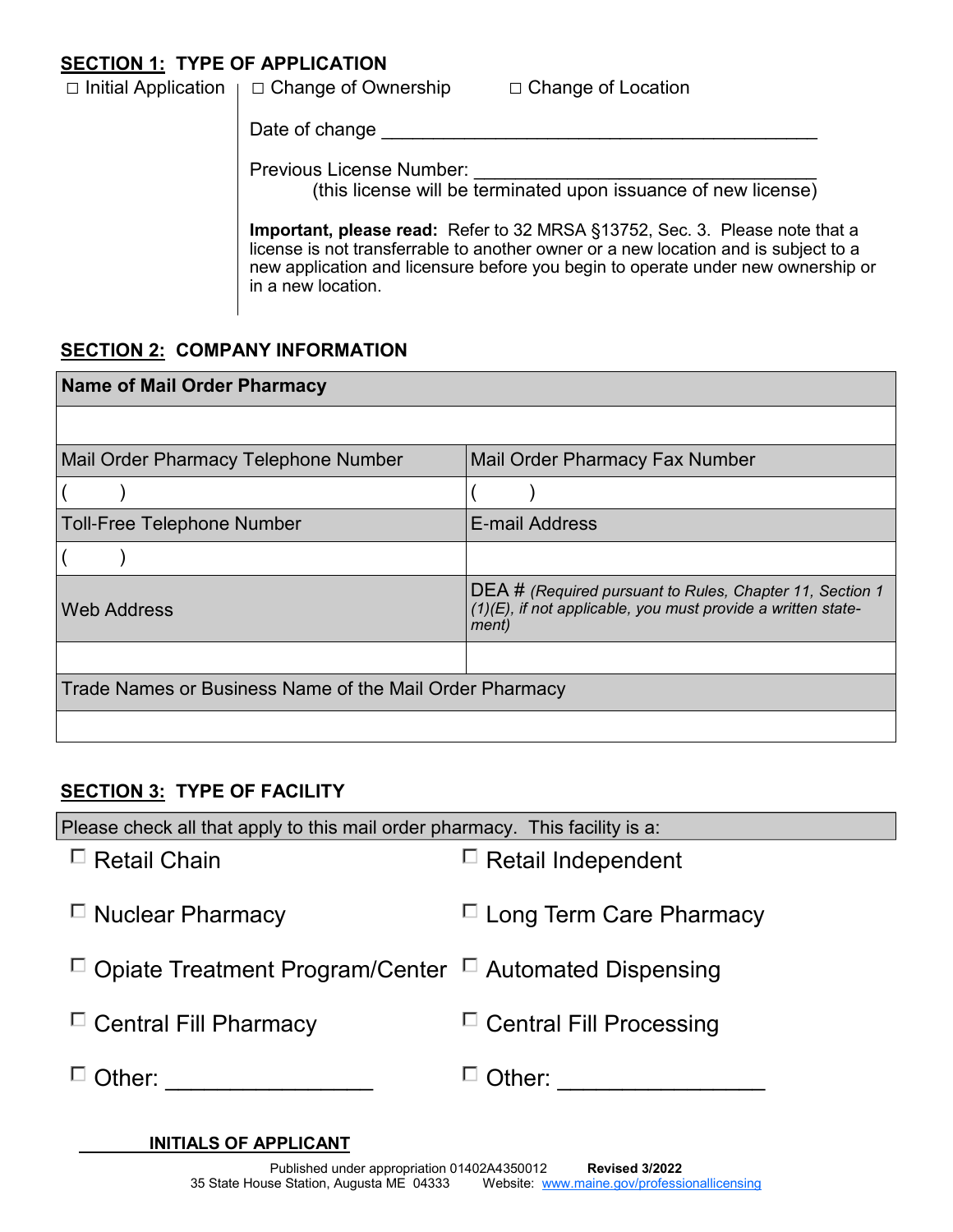#### **SECTION 4: HOURS OF OPERATION WHICH A PHARMACIST WILL BE AVAILABLE VIA TOLL FREE TELEPHONE -** note a.m./ p.m.

#### **Toll-Free Telephone Public Access #\_\_\_\_\_\_\_\_\_\_\_\_\_\_\_\_\_\_\_\_\_\_\_\_\_\_\_\_\_\_\_\_\_**

| <b>Day</b> | Open | <b>Close</b> |
|------------|------|--------------|
| Monday     |      |              |
| Tuesday    |      |              |
| Wednesday  |      |              |
| Thursday   |      |              |
| Friday     |      |              |
| Saturday   |      |              |
| Sunday     |      |              |

#### **SECTION 5: OWNERSHIP.** Please check one and complete the appropriate block below.

- □ Sole Proprietor *(complete section A)*
- □ Partnership *(complete section B)*  If your partnership consists of 2 corporations or more, you must submit a list of officers and an organizational chart.
- □ Corporation *(complete section C)*  If you are a corporation, which includes LLC, you must submit a Certificate of Existence from the State of origin. For Corporations not organized under Maine law, a Certificate of Authority from the Maine Secretary of State is required. For assistance, call (207) 624-7752. Please be aware the application to file for a certificate of existence is not evidence of having been issued a Certificate of Authority.

| Section A - Sole Proprietor: (Please type or print legibly) |                   |              |                    |          |  |  |
|-------------------------------------------------------------|-------------------|--------------|--------------------|----------|--|--|
| <b>Owner Last Name</b>                                      | <b>First Name</b> |              | <b>Middle Name</b> |          |  |  |
|                                                             |                   |              |                    |          |  |  |
|                                                             |                   |              |                    |          |  |  |
| <b>Social Security Number</b>                               |                   |              |                    |          |  |  |
|                                                             |                   |              |                    |          |  |  |
| <b>Name of Business Entity</b>                              |                   |              |                    |          |  |  |
|                                                             |                   |              |                    |          |  |  |
| <b>Contact Address</b>                                      | City              | <b>State</b> |                    | Zip Code |  |  |
|                                                             |                   |              |                    |          |  |  |
| <b>Telephone Number</b>                                     | <b>Fax Number</b> |              |                    |          |  |  |
|                                                             |                   |              |                    |          |  |  |
| E-mail Address Website Address                              |                   |              |                    |          |  |  |
|                                                             |                   |              |                    |          |  |  |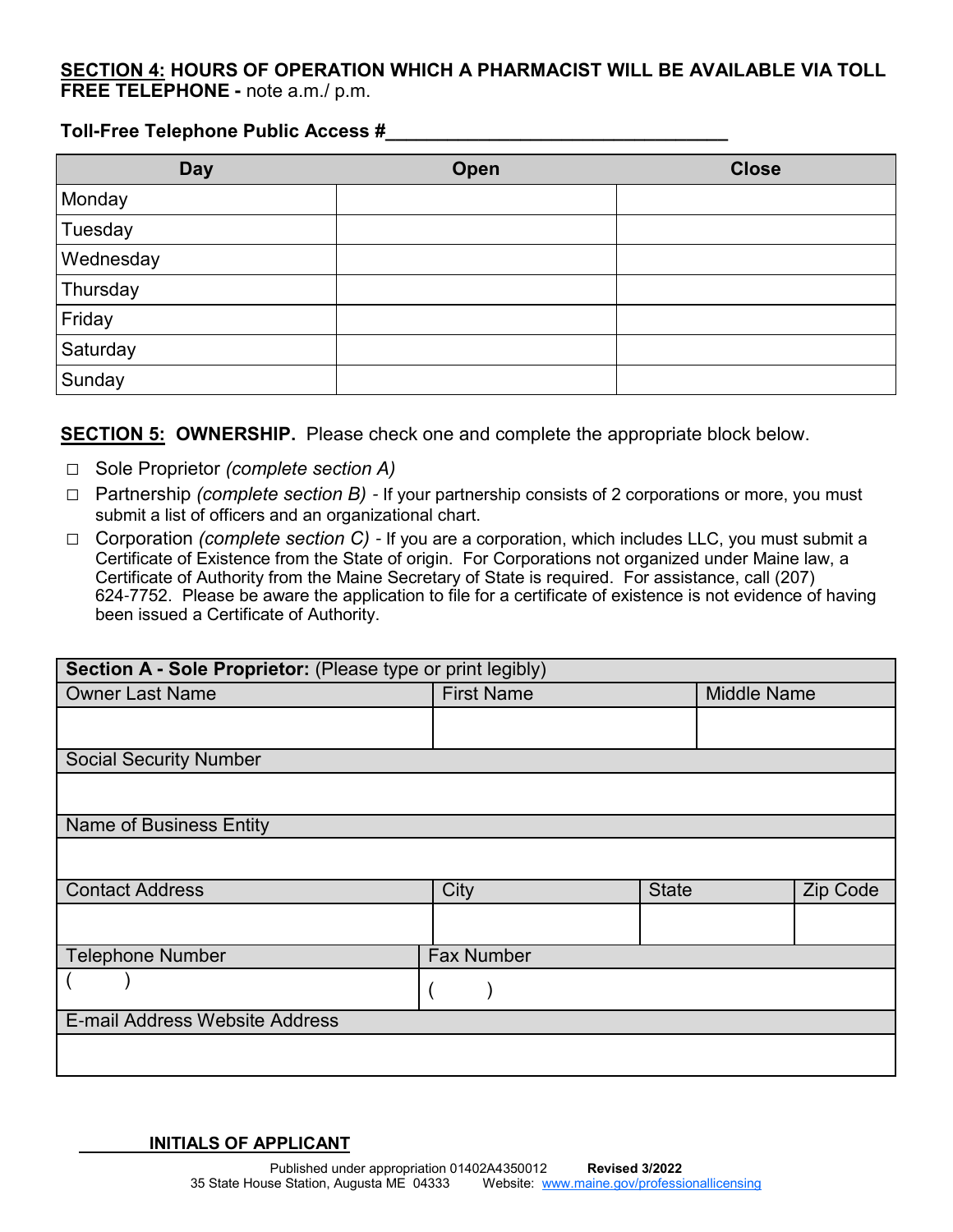# **SECTION 5: CONTINUED**

| Section B - Partnership: List the name and address of each partner (please type or print legibly).<br>Please see Chapter 11, Sec. $1(1)(D)(1)$ (If you need more space please use separate sheet) |      |                    |              |                 |  |  |
|---------------------------------------------------------------------------------------------------------------------------------------------------------------------------------------------------|------|--------------------|--------------|-----------------|--|--|
| <b>PARTNERSHIP INFORMATION:</b>                                                                                                                                                                   |      |                    |              |                 |  |  |
|                                                                                                                                                                                                   |      |                    |              |                 |  |  |
| Name of partnership                                                                                                                                                                               |      |                    |              |                 |  |  |
|                                                                                                                                                                                                   |      |                    |              |                 |  |  |
| <b>Contact Address</b>                                                                                                                                                                            | City |                    | <b>State</b> | <b>Zip Code</b> |  |  |
|                                                                                                                                                                                                   |      |                    |              |                 |  |  |
| <b>Telephone Number</b>                                                                                                                                                                           |      | <b>FEIN Number</b> |              |                 |  |  |
|                                                                                                                                                                                                   |      |                    |              |                 |  |  |
| <b>E-mail Address</b>                                                                                                                                                                             |      |                    |              |                 |  |  |
|                                                                                                                                                                                                   |      |                    |              |                 |  |  |

# **NAME AND CONTACT INFORMATION OF EACH PARTNER**

| <b>Person Last Name</b> | <b>First Name</b> |                  |              | <b>Middle Name</b> |          |  |
|-------------------------|-------------------|------------------|--------------|--------------------|----------|--|
|                         |                   |                  |              |                    |          |  |
| <b>Contact Address</b>  | City              |                  | State        |                    | Zip Code |  |
|                         |                   |                  |              |                    |          |  |
| <b>E-mail Address</b>   |                   | Telephone number |              |                    |          |  |
|                         |                   |                  |              |                    |          |  |
| <b>Person Last Name</b> | <b>First Name</b> |                  |              | <b>Middle Name</b> |          |  |
|                         |                   |                  |              |                    |          |  |
| <b>Contact Address</b>  | City              |                  | <b>State</b> |                    | Zip Code |  |
|                         |                   |                  |              |                    |          |  |
| E-mail Address          |                   | Telephone number |              |                    |          |  |
|                         |                   |                  |              |                    |          |  |
| <b>Company Name</b>     |                   |                  |              | <b>FEIN Number</b> |          |  |
|                         |                   |                  |              |                    |          |  |
| <b>Contact Address</b>  | <b>City</b>       |                  | <b>State</b> |                    | Zip Code |  |
|                         |                   |                  |              |                    |          |  |
| E-mail Address          |                   | Telephone number |              |                    |          |  |
|                         |                   |                  |              |                    |          |  |
| <b>Company Name</b>     |                   |                  |              | <b>FEIN Number</b> |          |  |
|                         |                   |                  |              |                    |          |  |
| <b>Contact Address</b>  | City              |                  | <b>State</b> |                    | Zip Code |  |
|                         |                   |                  |              |                    |          |  |
| E-mail Address          |                   | Telephone number |              |                    |          |  |
|                         |                   |                  |              |                    |          |  |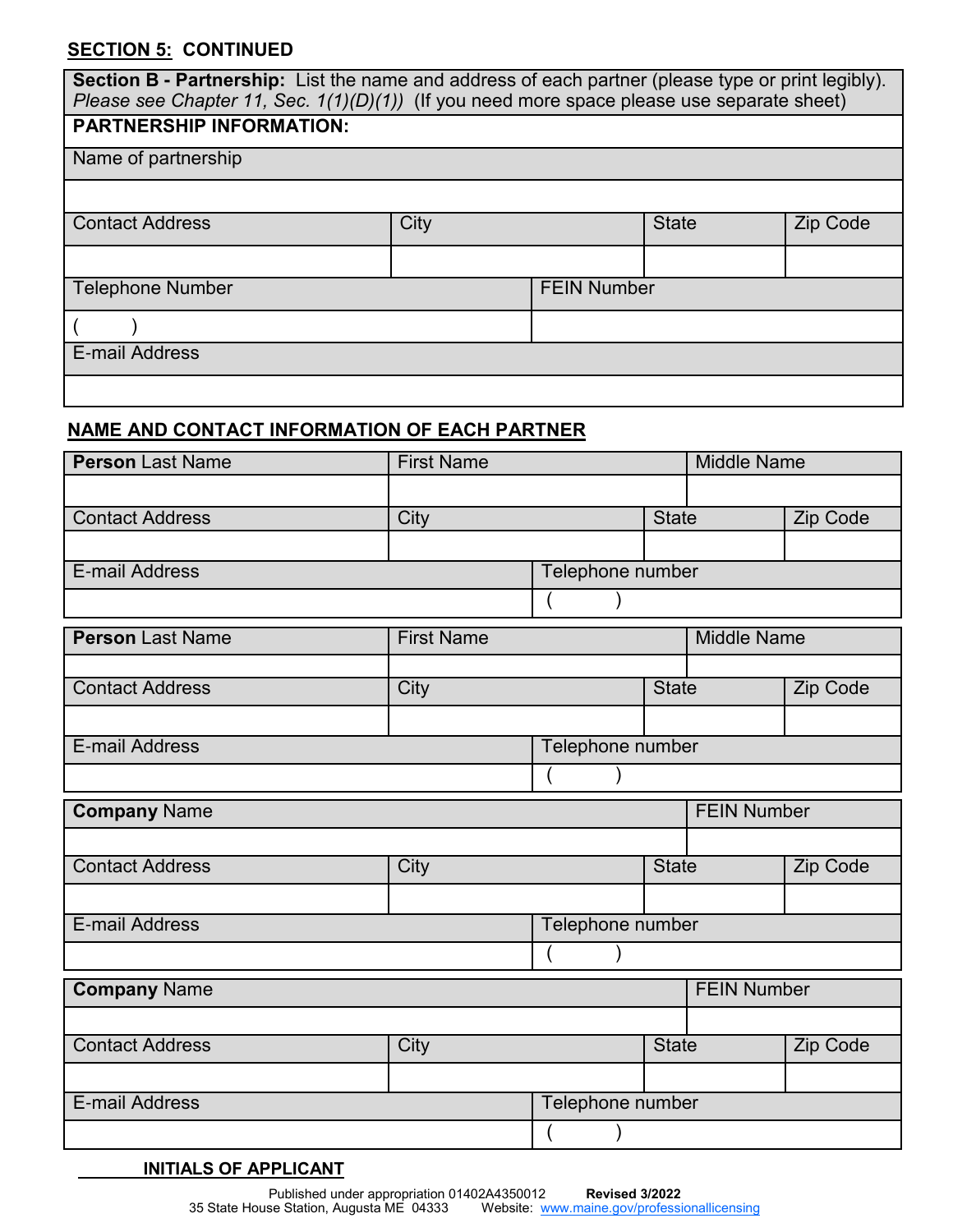# **SECTION 5 (Continued):**

| (Please type or print legibly)                                                 | Section C - Corporation Ownership: Please include an organizational chart.<br>Please see Chapter 11, Sec. 1(1)(D)(2)) |                                 |              |                 |  |
|--------------------------------------------------------------------------------|-----------------------------------------------------------------------------------------------------------------------|---------------------------------|--------------|-----------------|--|
| Name of Corporation                                                            |                                                                                                                       |                                 |              |                 |  |
|                                                                                |                                                                                                                       |                                 |              |                 |  |
| Assumed Name (d/b/a)                                                           |                                                                                                                       |                                 |              |                 |  |
|                                                                                |                                                                                                                       |                                 |              |                 |  |
| Name of Parent Company, if any                                                 |                                                                                                                       |                                 |              |                 |  |
|                                                                                |                                                                                                                       |                                 |              |                 |  |
| FEIN#                                                                          |                                                                                                                       |                                 |              |                 |  |
|                                                                                |                                                                                                                       |                                 |              |                 |  |
| <b>Contact Address of Corporation</b>                                          | City                                                                                                                  |                                 | <b>State</b> | Zip Code        |  |
|                                                                                |                                                                                                                       |                                 |              |                 |  |
| <b>Physical Address of Corporation</b>                                         | City                                                                                                                  |                                 | <b>State</b> | <b>Zip Code</b> |  |
|                                                                                |                                                                                                                       |                                 |              |                 |  |
| <b>Telephone Number</b>                                                        |                                                                                                                       | <b>Fax Number</b>               |              |                 |  |
|                                                                                |                                                                                                                       |                                 |              |                 |  |
| E-mail Address                                                                 |                                                                                                                       | <b>Website Address</b>          |              |                 |  |
|                                                                                |                                                                                                                       |                                 |              |                 |  |
|                                                                                |                                                                                                                       |                                 |              |                 |  |
| <b>Corporate Registration Certificate Number</b>                               | <b>Jurisdiction</b>                                                                                                   | <b>Issued Under What</b>        | <b>Date</b>  |                 |  |
|                                                                                |                                                                                                                       |                                 |              |                 |  |
| Name and Contact Address for Registered<br>Agent If different from Corporation | <b>City</b>                                                                                                           |                                 | <b>State</b> | <b>Zip Code</b> |  |
|                                                                                |                                                                                                                       |                                 |              |                 |  |
| <b>Physical Address for Registered Agent</b><br>If different from Corporation  | City                                                                                                                  |                                 | <b>State</b> | Zip Code        |  |
|                                                                                |                                                                                                                       |                                 |              |                 |  |
| <b>Telephone Number</b>                                                        |                                                                                                                       | E-mail Address/ Website Address |              |                 |  |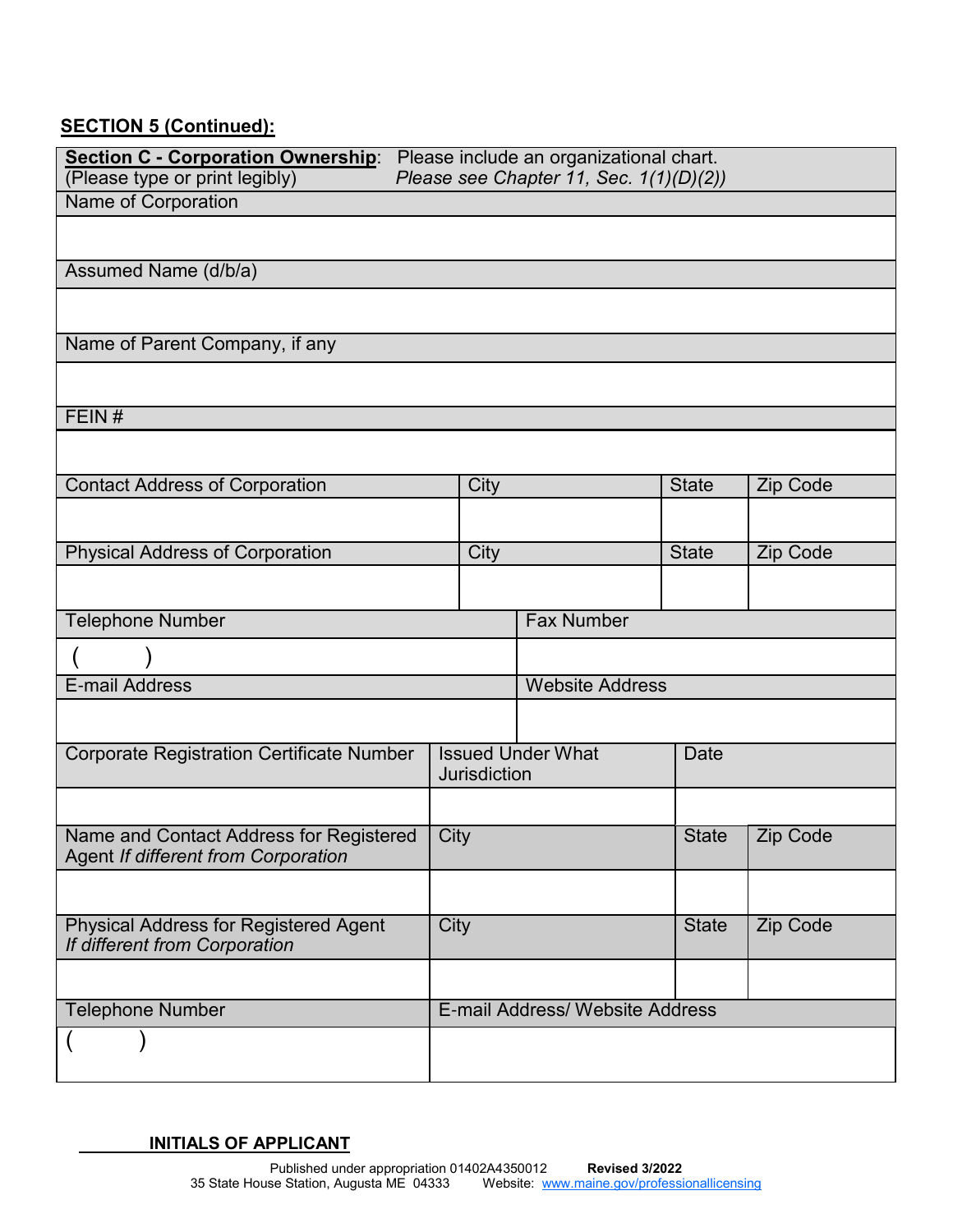#### **SECTION 5-C (Con't): CORPORATION OWNERSHIP** Please see *Chapter 11, Sec. 1(1)(D)(2))*

Is this corporation's stock traded on a major stock exchange and not over-the-counter

YES  $\Box$  NO  $\Box$  If, no complete the section below—List the name and contact address of each shareholder owning 10% or more of the voting stock of the corporation, including over-the-counter stock. Use a separate sheet of paper if needed.

| 1. Last Name   | <b>First Name</b> |                         |              | <b>Middle Name</b> |                 |  |
|----------------|-------------------|-------------------------|--------------|--------------------|-----------------|--|
|                |                   |                         |              |                    |                 |  |
| <b>Address</b> | City              |                         | <b>State</b> |                    | Zip Code        |  |
|                |                   |                         |              |                    |                 |  |
| E-mail Address |                   | <b>Telephone Number</b> |              |                    |                 |  |
|                |                   | $\overline{(}$          |              |                    |                 |  |
| 2. Last Name   | <b>First Name</b> |                         |              | <b>Middle Name</b> |                 |  |
|                |                   |                         |              |                    |                 |  |
| <b>Address</b> | City              |                         | <b>State</b> |                    | <b>Zip Code</b> |  |
|                |                   |                         |              |                    |                 |  |
| E-mail Address |                   | <b>Telephone Number</b> |              |                    |                 |  |
|                |                   | $\overline{ }$          |              |                    |                 |  |
| 3. Last Name   | <b>First Name</b> |                         |              | <b>Middle Name</b> |                 |  |
|                |                   |                         |              |                    |                 |  |
| <b>Address</b> | City              |                         | <b>State</b> |                    | Zip Code        |  |
|                |                   |                         |              |                    |                 |  |
| E-mail Address |                   | <b>Telephone Number</b> |              |                    |                 |  |
|                |                   | $\overline{(}$          |              |                    |                 |  |
| 4. Last Name   | <b>First Name</b> |                         |              | <b>Middle Name</b> |                 |  |
|                |                   |                         |              |                    |                 |  |
| <b>Address</b> | City              |                         | <b>State</b> |                    | Zip Code        |  |
|                |                   |                         |              |                    |                 |  |
|                |                   |                         |              |                    |                 |  |
| E-mail Address |                   | <b>Telephone Number</b> |              |                    |                 |  |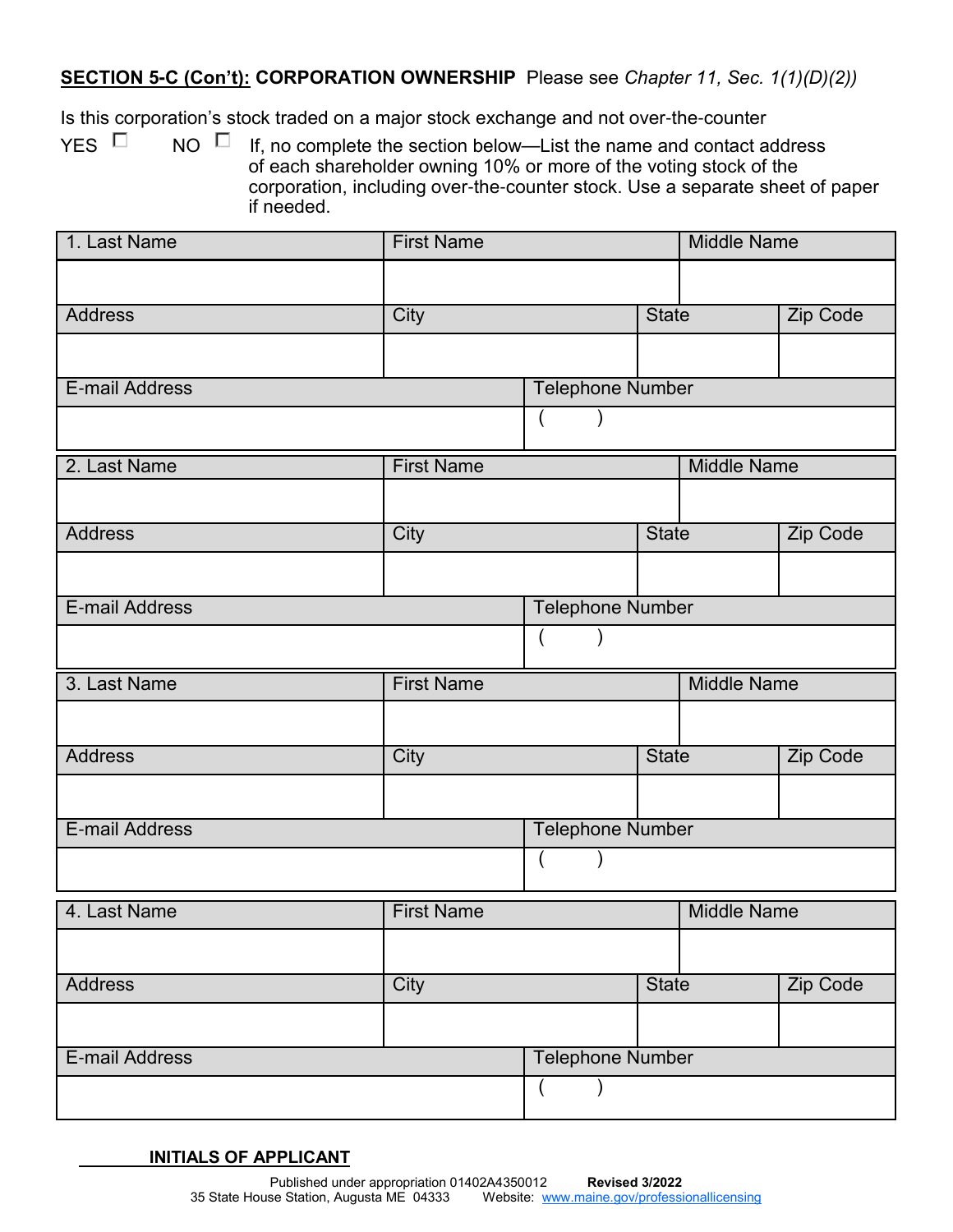# **SECTION 5-C (Con't): CORPORATE OFFICER(S) AND DIRECTOR**

| 1. Last Name   | <b>First Name</b> |              | <b>Middle Name</b> |  |
|----------------|-------------------|--------------|--------------------|--|
|                |                   |              |                    |  |
| Title          |                   |              |                    |  |
|                |                   |              |                    |  |
| <b>Address</b> | City              | <b>State</b> | Zip Code           |  |
|                |                   |              |                    |  |

| 2. Last Name | <b>First Name</b> | <b>Middle Name</b> |          |
|--------------|-------------------|--------------------|----------|
|              |                   |                    |          |
| <b>Title</b> |                   |                    |          |
|              |                   |                    |          |
| Address      | City              | <b>State</b>       | Zip Code |
|              |                   |                    |          |

| 3. Last Name   | <b>First Name</b> |              | <b>Middle Name</b> |  |  |
|----------------|-------------------|--------------|--------------------|--|--|
|                |                   |              |                    |  |  |
| Title          |                   |              |                    |  |  |
|                |                   |              |                    |  |  |
| <b>Address</b> | City              | <b>State</b> | Zip Code           |  |  |
|                |                   |              |                    |  |  |

| 4. Last Name | <b>First Name</b> |              | <b>Middle Name</b> |          |
|--------------|-------------------|--------------|--------------------|----------|
|              |                   |              |                    |          |
| <b>Title</b> |                   |              |                    |          |
|              |                   |              |                    |          |
| Address      | City              | <b>State</b> |                    | Zip Code |
|              |                   |              |                    |          |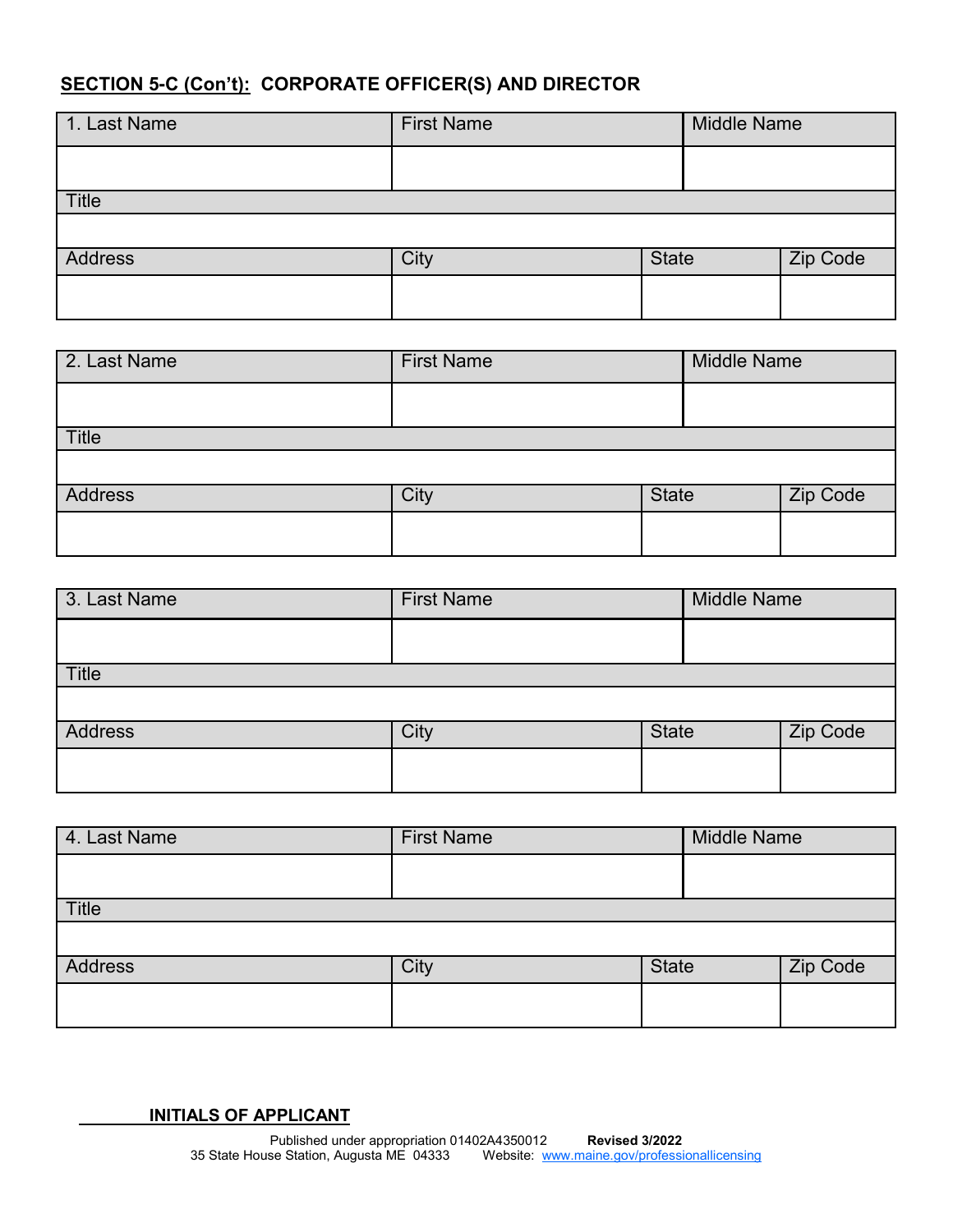#### **SECTION 6: THIS SECTION TO BE COMPLETED BY A MAIL ORDER PHARMACY OWNER OR OFFICER**

| Have you ever or has any corporate officer, owner, or the designated officer of this entity<br>been convicted of any criminal offense? If yes:                                                                                                                                                                                                                                                                                                                                                                                                                                                                                                                                                                               |                  |
|------------------------------------------------------------------------------------------------------------------------------------------------------------------------------------------------------------------------------------------------------------------------------------------------------------------------------------------------------------------------------------------------------------------------------------------------------------------------------------------------------------------------------------------------------------------------------------------------------------------------------------------------------------------------------------------------------------------------------|------------------|
| 1. Provide a detailed explanation of the offense in the offender's own words on a separate<br>sheet of paper.<br>2. Attach a copy of the Court Judgment and Decision.<br>3. If a motor vehicle criminal offense, attach a copy of a recent motor vehicle report.                                                                                                                                                                                                                                                                                                                                                                                                                                                             | Yes<br>No        |
| Has any state or territory of the U.S., province/territory of Canada, or any other jurisdiction<br><b>EVER</b> denied this entity's or predecessor entity's application for any type of examination,<br>professional license, certificate or registration, or taken any disciplinary action against the<br>license issued to you in that jurisdiction (including, but not limited to, warning, reprimand,<br>fine, suspension, revocation or restrictions in permitted practice, probation with or without<br>monitoring)? If yes:<br>1. List the jurisdiction(s) that denied your license or issued discipline and date of action:<br>State/Jurisdiction<br>Date _______________<br><u> 1980 - Johann Barbara, martin a</u> | Yes<br><b>No</b> |
| <u> 1980 - Johann Barbara, martxa</u><br>Date and the contract of the contract of the contract of the contract of the contract of the contract of the contract of the contract of the contract of the contract of the contract of the contract of the contract of the c<br>State/Jurisdiction                                                                                                                                                                                                                                                                                                                                                                                                                                |                  |
| 2. Submit a copy of the consent agreement or decision and order for each of the above.<br>3. Provide a detailed explanation in your own words on a separate sheet of paper.                                                                                                                                                                                                                                                                                                                                                                                                                                                                                                                                                  |                  |
| Have you ever been denied registration by the U.S. Drug Enforcement Administration (DEA)<br>or have you ever had a DEA Registration modified, restricted, suspended or revoked? Has<br>any state or province denied, restricted, modified, suspended or revoked your state permit to<br>prescribe or dispense controlled substances? If yes:                                                                                                                                                                                                                                                                                                                                                                                 |                  |
| 1. $\Box$ DEA action<br>$\Box$ Other State of Province (Name)<br>2. Submit a copy of the official action by the entity.<br>3. Provide a detailed explanation in your own words on a separate sheet of paper.                                                                                                                                                                                                                                                                                                                                                                                                                                                                                                                 | Yes<br>No        |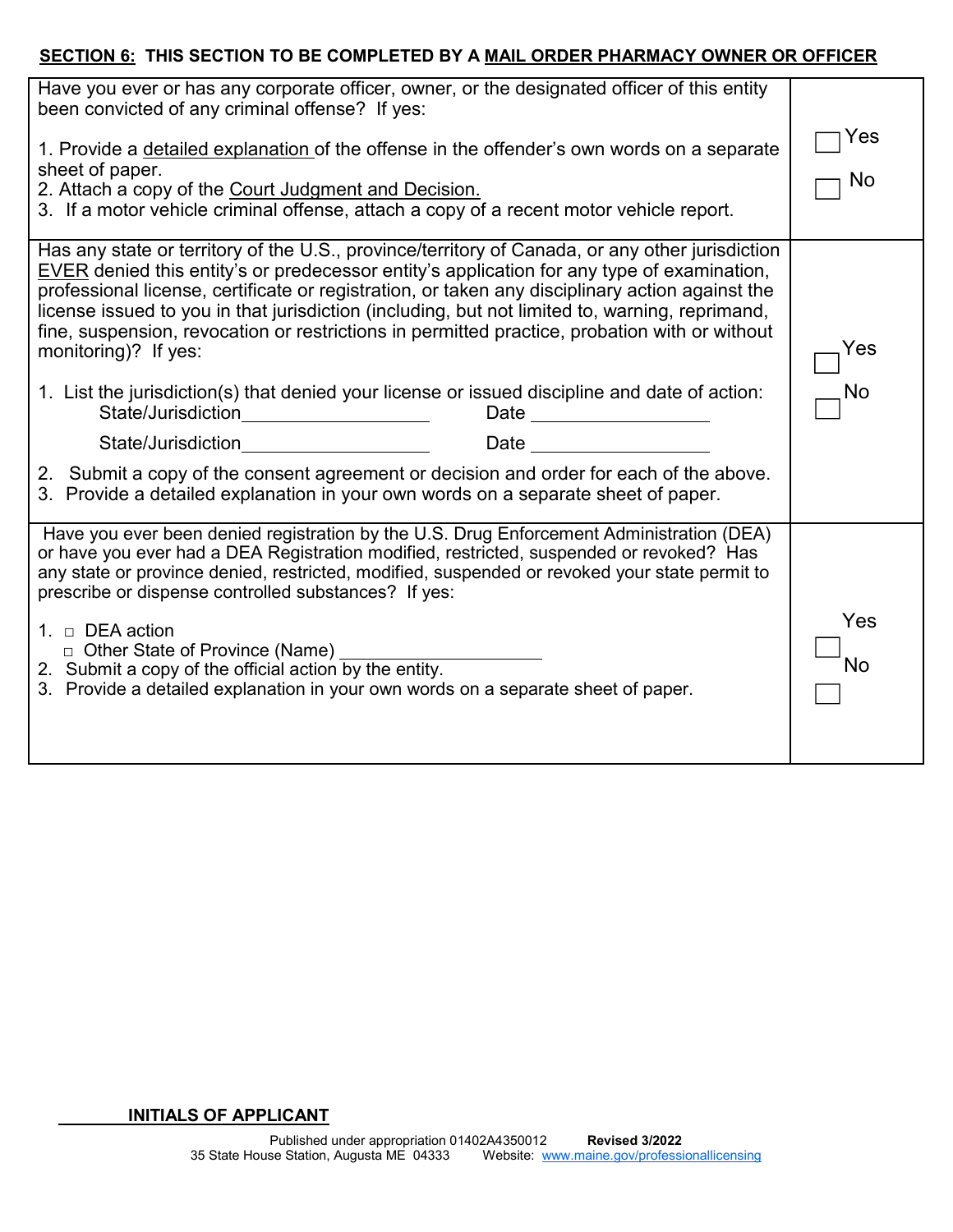#### **SECTION 7: LIST OF JURISDICTIONS IN WHICH YOU HOLD OR HAVE EVER HELD A PHARMACEUTICAL LICENSE.**

On a separate sheet, list each state or jurisdiction the applicant has at any time held a pharmaceutical license, including controlled substance licenses.

The information must include the following:

| State, Territory, | License Number & Lic | Date     | <b>Expiration Date Was discipline ever</b> |
|-------------------|----------------------|----------|--------------------------------------------|
| <b>Country</b>    | Type                 | l Issued | imposed? Yes / No                          |

Optional: For your convenience a form to report this information is available online from our applications and forms section entitled "Reporting Jurisdictions of Licensure."

If discipline was imposed, you must submit a copy of the consent agreement or order issued by the Board.

# **SECTION 8: NOTICES**

#### **Please Note:**

Pursuant to 10 MRS §8003-G - any change in name, address, email address, criminal convictions, disciplinary actions, or any material change set forth in your original application for licensure must be reported to the Office within 10 days.

You can access this Law for your review at: http://www.mainelegislature.org/legis/statutes/10/title10ch901sec0.html

#### **Notice to Consumers (Board Rule Chapter 11, Section 5)**

A mail order prescription pharmacy shall include with each prescription filled prominent notice that complaints against the mail order prescription pharmacy may be filed with the Complaint Coordinator, Office of Professional and Occupational Regulation, 35 State House Station, Augusta, ME 04333.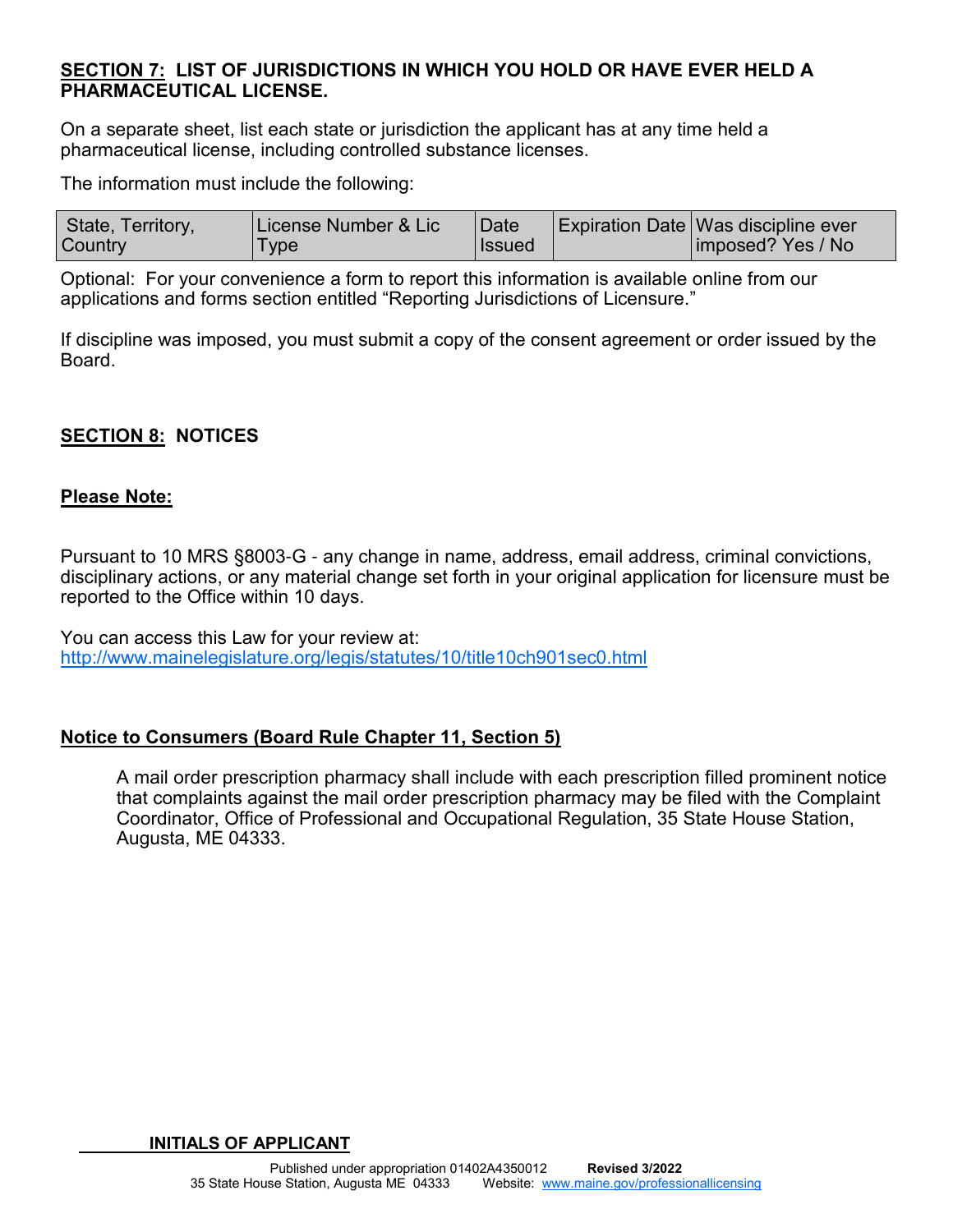**SECTION 9: PHARMACIST IN CHARGE INFORMATION** *(32 MRSA §13702*-*A (23) "Pharmacist in charge means the pharmacist who is responsible for the licensing of the pharmacy." The PIC is the contact person for this office for licensing the mail order pharmacy and duties as described in the Rules.)*

| Last Name               | <b>First Name</b> |                     | Middle                |  |                                 |
|-------------------------|-------------------|---------------------|-----------------------|--|---------------------------------|
|                         |                   |                     |                       |  |                                 |
| <b>Contact Address</b>  |                   |                     |                       |  |                                 |
|                         |                   |                     |                       |  |                                 |
| City                    |                   | <b>State</b>        |                       |  | Zip Code                        |
|                         |                   |                     |                       |  |                                 |
| <b>Telephone Number</b> |                   |                     | <b>E-mail Address</b> |  |                                 |
|                         |                   |                     |                       |  |                                 |
| License Number:         |                   | <b>State Issued</b> |                       |  | <b>License Expiration Date:</b> |
|                         |                   |                     |                       |  |                                 |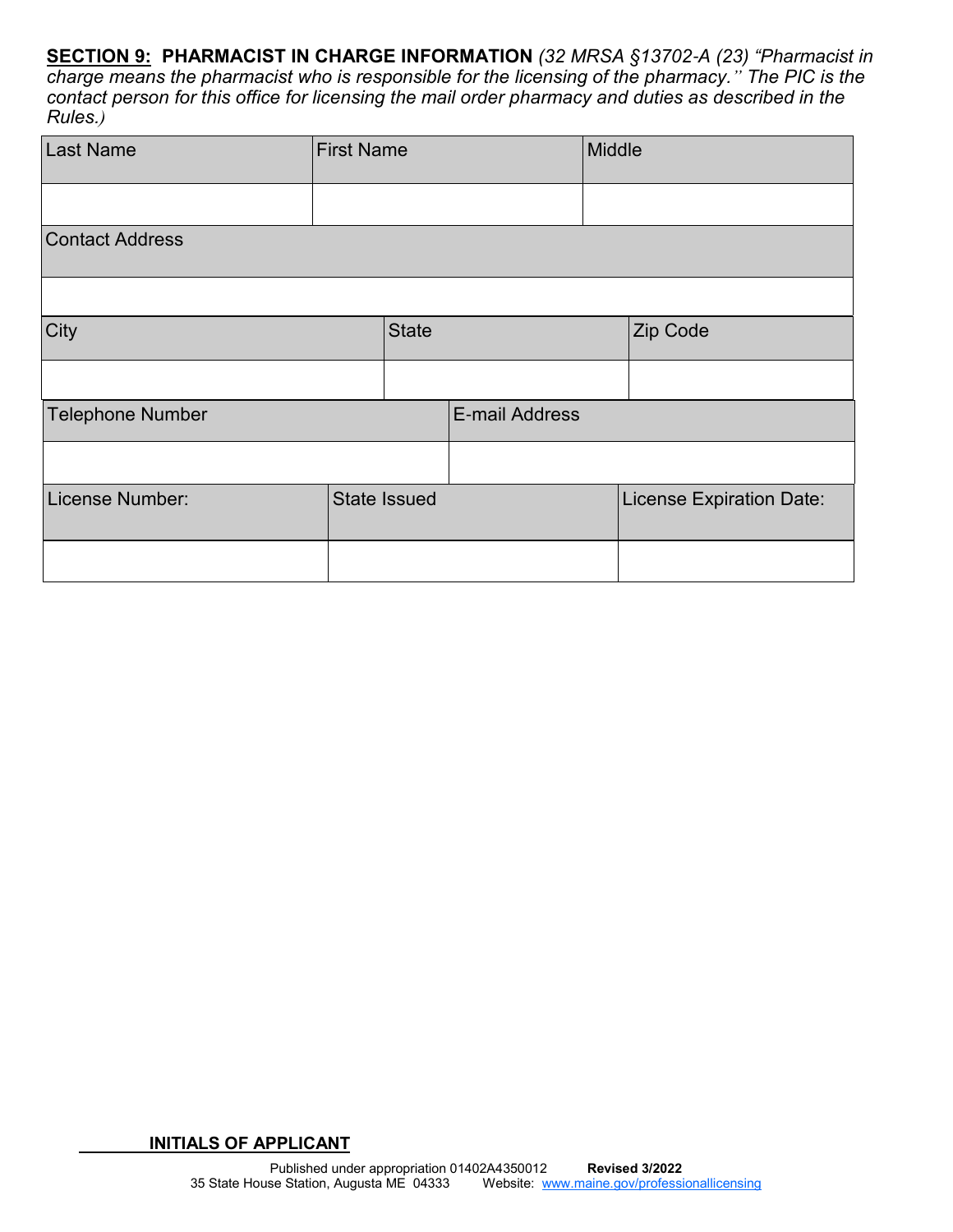# **SECTION 9: Con't PHARMACIST IN CHARGE INFORMATION**

**THIS SECTION MUST BE COMPLETED BY THE PHARMACIST IN CHARGE ("PIC").** Check appropriate response to the questions below. Any YES response must be fully explained by written statement on a separate sheet of paper, signed and dated, and submitted with your application. **CRIMINAL BACKGROUND DISCLOSURE** *NOTE: Failure to disclose criminal convictions may result in denial, fines, suspension and/or revocation of a license.*

| Have you, the Pharmacist in Charge, ever been denied registration by the U.S. Drug<br>Enforcement Administration (DEA) or has this entity ever had a DEA Registration<br>modified, restricted, suspended or revoked? Has any state or province denied, re-<br>stricted, modified, suspended or revoked this entities state permit to prescribe or dis-<br>pense controlled substances? If yes:<br>1. DEA action or Other Entity (Name)<br>2. Submit a copy of the official action by the entity.<br>3. Provide a detailed explanation in your own words on a separate sheet of paper. | $\Box$ Yes<br>$\Box$ No   |  |
|---------------------------------------------------------------------------------------------------------------------------------------------------------------------------------------------------------------------------------------------------------------------------------------------------------------------------------------------------------------------------------------------------------------------------------------------------------------------------------------------------------------------------------------------------------------------------------------|---------------------------|--|
| Have you, the Pharmacist in Charge, ever received a sanction from Medicare or from<br>a state Medicaid program?                                                                                                                                                                                                                                                                                                                                                                                                                                                                       |                           |  |
| 1. Medicare OR Medicaid Program (State)<br>2. Submit a copy of the official action by the entity.<br>3. Provide a detailed explanation in your own words on a separate sheet of paper.                                                                                                                                                                                                                                                                                                                                                                                                |                           |  |
| Clarification on programs:<br>Medicare – Health program administered by the United States government for<br>people that are (1) ages 65 or older, (2) under the age of 65 with certain disabili-<br>ties, and/or (3) all ages with end-stage renal disease.                                                                                                                                                                                                                                                                                                                           | $\sqcap$ Yes<br>$\Box$ No |  |
| Medicaid – Health program administered by the United States government for<br>people with limited incomes.                                                                                                                                                                                                                                                                                                                                                                                                                                                                            |                           |  |
| MaineCare – Health program administered by the State of Maine with similar eligi-<br>bility requirements as Medicaid.                                                                                                                                                                                                                                                                                                                                                                                                                                                                 |                           |  |
| Have you, the Pharmacist in Charge, ever been convicted by any court of any crime?<br>If yes, enclose a detailed description of what happened (including dates) and a copy<br>of the court judgment.                                                                                                                                                                                                                                                                                                                                                                                  | $\Box$ Yes<br>$\Box$ No   |  |
| Has any jurisdiction ever taken disciplinary action against any professional license<br>you, the Pharmacist in Charge, hold or have held, or denied your application for<br>licensure? If yes, enclose a detailed explanation and copies of all documents.                                                                                                                                                                                                                                                                                                                            |                           |  |
| Are you currently listed as the Pharmacist in Charge in the State your Mail Order<br>Pharmacy is physically located?                                                                                                                                                                                                                                                                                                                                                                                                                                                                  |                           |  |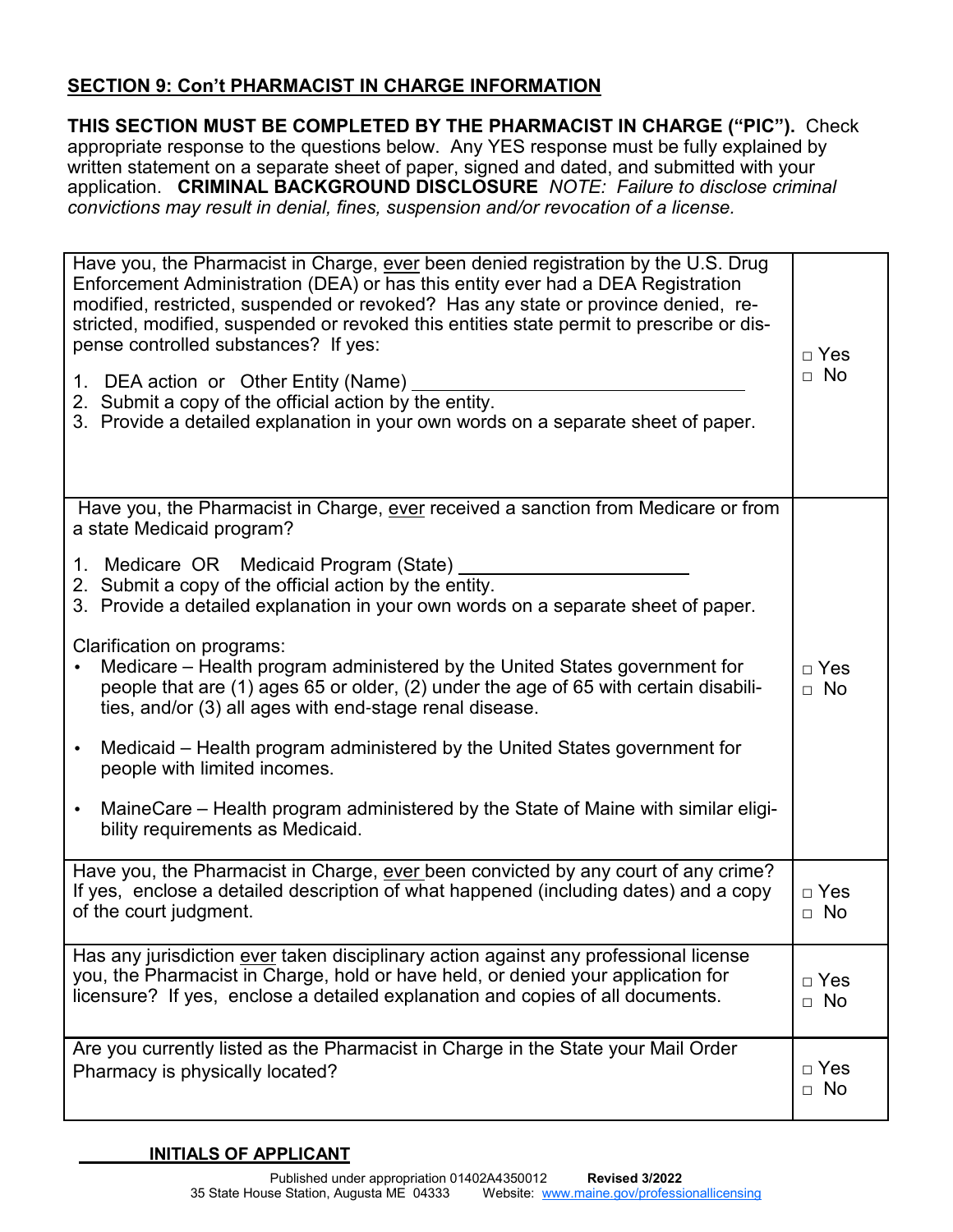#### **SECTION 9: Con't PHARMACIST IN CHARGE INFORMATION**

Read the statement below and sign where indicated as your certification of the information provided on this application. Applications that are incomplete, altered (including use of any white out), defaced, or compromised will not be accepted and will be returned. This includes, but not limited to, unanswered questions, lack of appropriate signature, information is illegible, missing required supporting documents, and/or missing or wrong fee.

By my signature, I hereby certify that the information provided on this application is true and accurate to the best of my knowledge and belief. By submitting this application I understand that the Maine Board of Pharmacy will rely upon this information for issuance of my license and that this information is truthful and factual. I further understand that sanctions may be imposed, including denial, suspension or revocation of my license, if this information is found to be false.

| <b>Printed Name of PIC</b> |             |
|----------------------------|-------------|
|                            |             |
| Signature of PIC           | <b>Date</b> |
|                            |             |